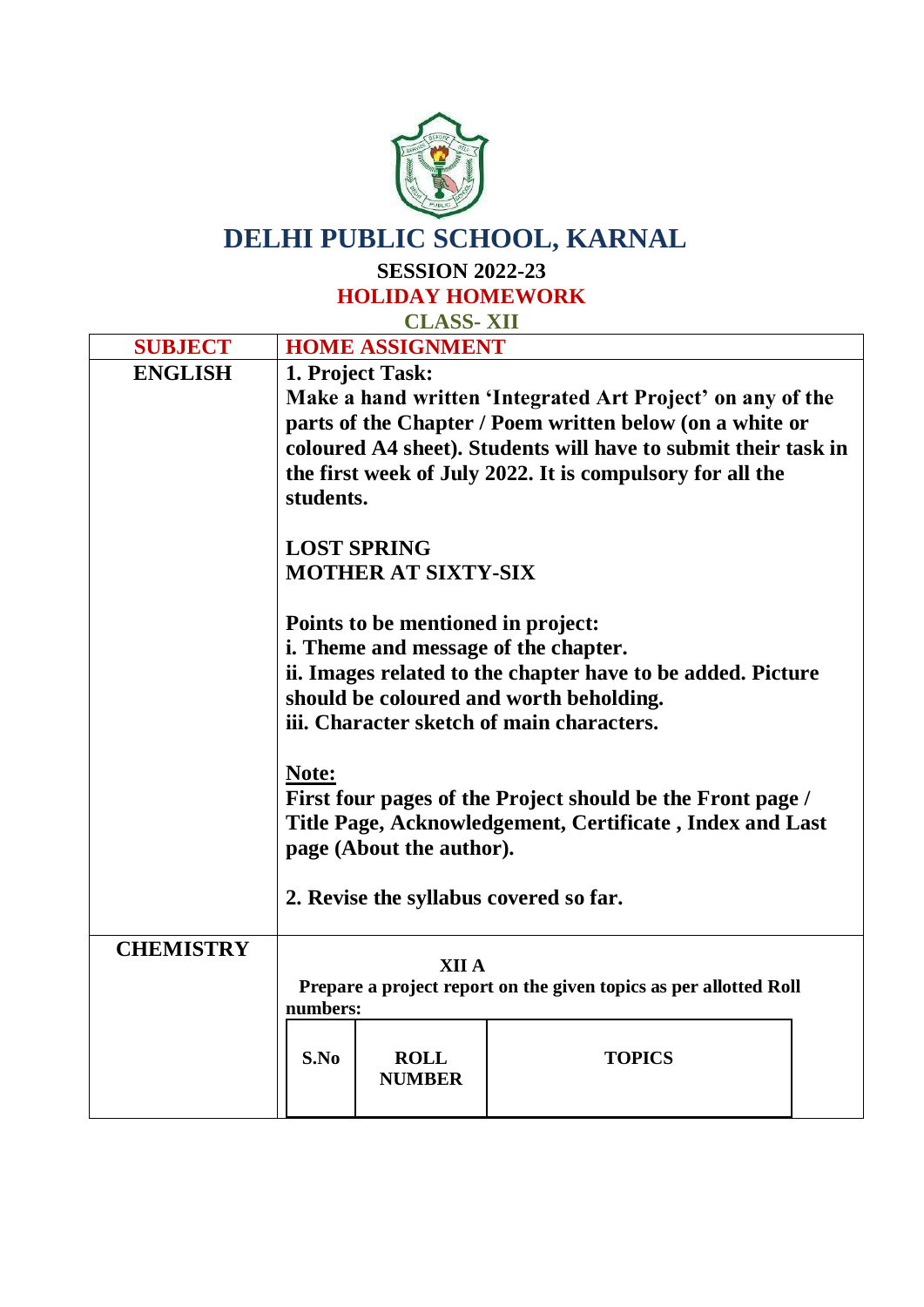| $\mathbf{1}$   | $1 - 8$                                                                                                          | ELECTROCHEMISTRY/HALOA<br><b>LKANES AND HALOARENES</b>                                                                                                                                                                                                                                                                                                                                                                                                                                                                                                                                                                                                                  |  |
|----------------|------------------------------------------------------------------------------------------------------------------|-------------------------------------------------------------------------------------------------------------------------------------------------------------------------------------------------------------------------------------------------------------------------------------------------------------------------------------------------------------------------------------------------------------------------------------------------------------------------------------------------------------------------------------------------------------------------------------------------------------------------------------------------------------------------|--|
| $\overline{2}$ | $9-16$                                                                                                           | <b>SOLUTIONS/ALCOHOLS</b><br>,PHENOLS AND ETHERS                                                                                                                                                                                                                                                                                                                                                                                                                                                                                                                                                                                                                        |  |
| 3              | $17 - 24$                                                                                                        | <b>CHEMICAL</b><br>KINETICS/ALDEHYDES, KETON<br><b>ES AND CARBOXYLIC</b><br><b>ACIDS/COORDINATION</b><br><b>CHEMISTRY</b>                                                                                                                                                                                                                                                                                                                                                                                                                                                                                                                                               |  |
| 4              | $25 - 34$                                                                                                        | <b>D AND F BLOCK</b><br><b>ELEMENTS/AMINES/BIOMOLE</b><br><b>CULES</b>                                                                                                                                                                                                                                                                                                                                                                                                                                                                                                                                                                                                  |  |
| $\bullet$      | impressive presentation.<br>binded.<br>clippings.<br>Bibliography.<br>this topic only.<br>2. Revise L-2 and L-3. | 1. General Instructions:<br>The project should be summed up in 10-15 pages with<br>It should be typed project on A4 size sheets and spiral<br>It should be well researched based on facts and figures.<br>It should include coloured pictures, graphs and news<br>The project must have in sequence - Title/Cover page,<br><b>Certificate, Acknowledgement, Table of Contents, Content</b><br>and analysis with headings and sub headings and<br>Make sure that you should be well versed with the topic of<br>your project, as Viva by external examiner will be based on<br>Strictly follow the topic allotted by roll number only.<br>**************<br><b>XII B</b> |  |
| numbers:       |                                                                                                                  | Prepare a project report on the given topics as per allotted Roll                                                                                                                                                                                                                                                                                                                                                                                                                                                                                                                                                                                                       |  |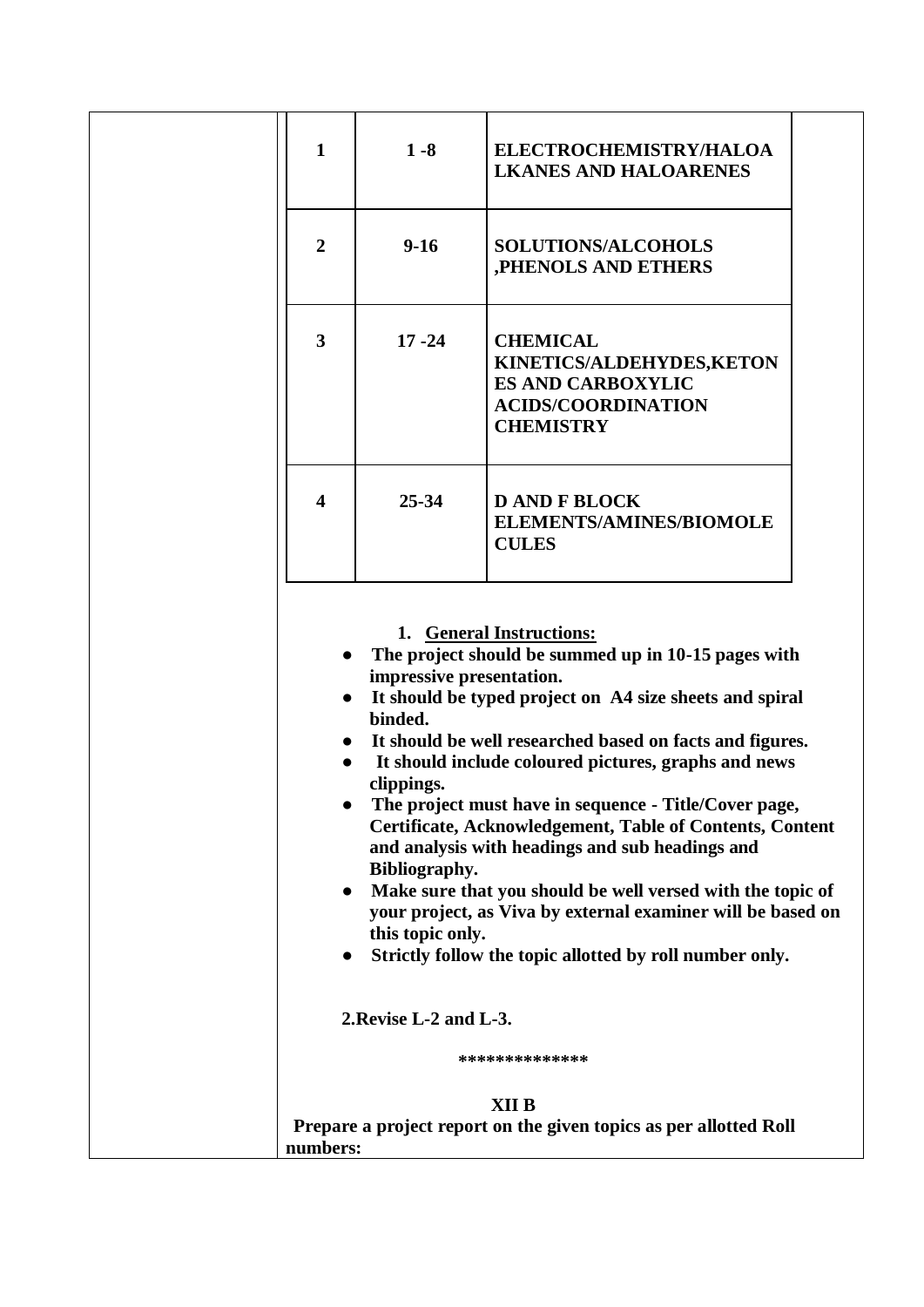| S.No                                | <b>ROLL</b><br><b>NUMBER</b>                                                                                     | <b>TOPICS</b>                                                                                                                                                                                                                                                                                                                                                                                                                                                                                                                                                                                                                                             |
|-------------------------------------|------------------------------------------------------------------------------------------------------------------|-----------------------------------------------------------------------------------------------------------------------------------------------------------------------------------------------------------------------------------------------------------------------------------------------------------------------------------------------------------------------------------------------------------------------------------------------------------------------------------------------------------------------------------------------------------------------------------------------------------------------------------------------------------|
| $\mathbf{1}$                        | $1 - 4$                                                                                                          | ELECTROCHEMISTRY/HALOA<br><b>LKANES AND HALOARENES</b>                                                                                                                                                                                                                                                                                                                                                                                                                                                                                                                                                                                                    |
| $\overline{2}$                      | $5 - 8$                                                                                                          | <b>SOLUTIONS/ALCOHOLS</b><br>,PHENOLS AND ETHERS                                                                                                                                                                                                                                                                                                                                                                                                                                                                                                                                                                                                          |
| $\overline{\mathbf{3}}$             | $9-12$                                                                                                           | <b>CHEMICAL</b><br>KINETICS/ALDEHYDES, KETON<br><b>ES AND CARBOXYLIC</b><br><b>ACIDS/COORDINATION</b><br><b>CHEMISTRY</b>                                                                                                                                                                                                                                                                                                                                                                                                                                                                                                                                 |
| $\overline{\mathbf{4}}$             | $13 - 14$                                                                                                        | <b>D AND F BLOCK</b><br><b>ELEMENTS/AMINES/BIOMOLE</b><br><b>CULES</b>                                                                                                                                                                                                                                                                                                                                                                                                                                                                                                                                                                                    |
| $\bullet$<br>$\bullet$<br>$\bullet$ | impressive presentation.<br>binded.<br>clippings.<br>Bibliography.<br>this topic only.<br>2. Revise L-2 and L-3. | 1. General Instructions:<br>The project should be summed up in 10-15 pages with<br>It should be typed project on A4 size sheets and spiral<br>It should be well researched based on facts and figures.<br>It should include coloured pictures, graphs and news<br>The project must have in sequence - Title/Cover page,<br><b>Certificate, Acknowledgement, Table of Contents, Content</b><br>and analysis with headings and sub headings and<br>Make sure that you should be well versed with the topic of<br>your project, as Viva by external examiner will be based on<br>Strictly follow the topic allotted by roll number only.<br>**************** |
|                                     |                                                                                                                  |                                                                                                                                                                                                                                                                                                                                                                                                                                                                                                                                                                                                                                                           |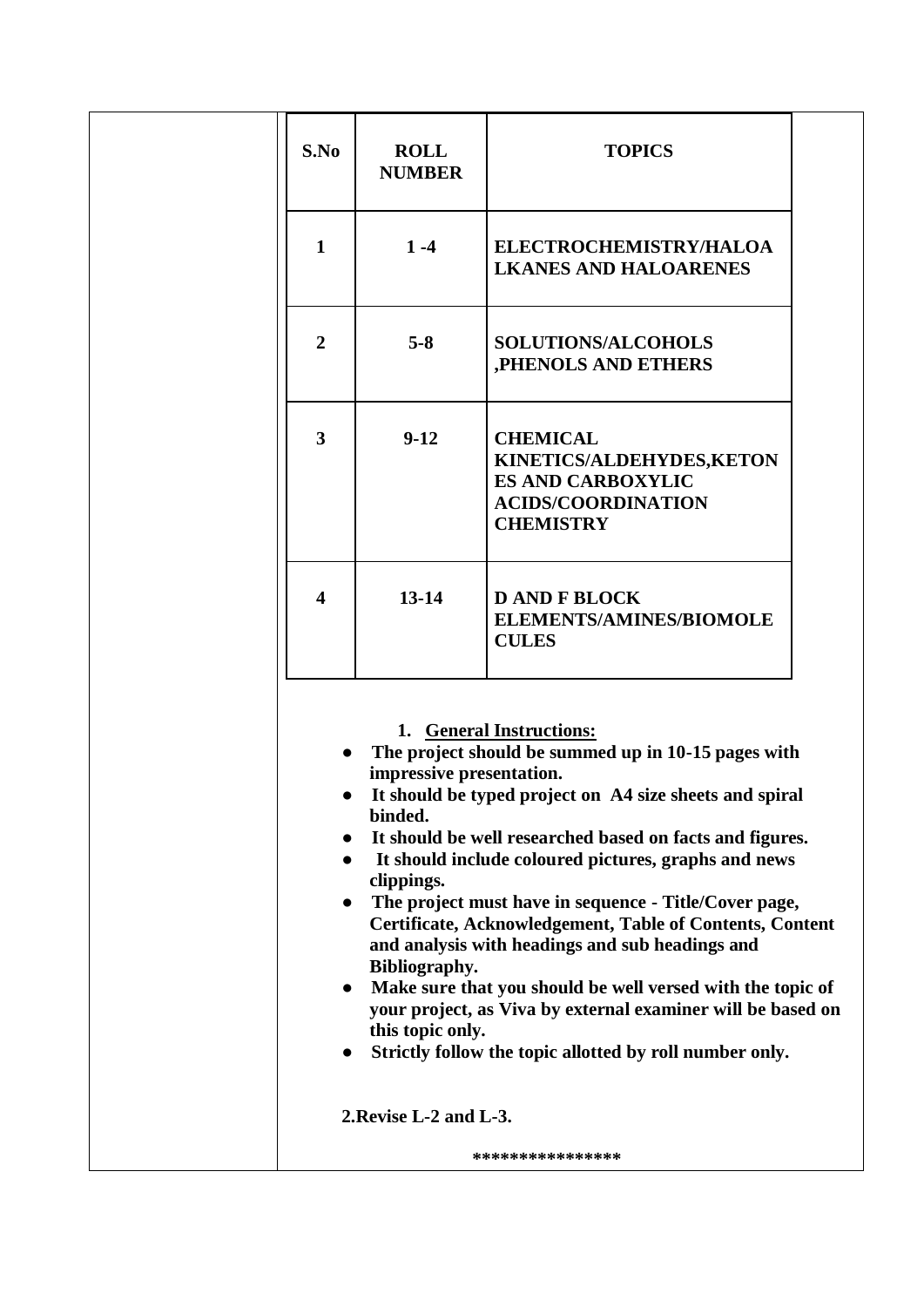| <b>BIOLOGY</b> | (A) Write the following practicals in file::                                                         |
|----------------|------------------------------------------------------------------------------------------------------|
|                | <b>A. List of Experiments</b>                                                                        |
|                | 1. Prepare a temporary mount to observe pollen germination.                                          |
|                | 2. Study the plant population density by quadrat method.                                             |
|                | 3. Study the plant population frequency by quadrat method.                                           |
|                | 4. Prepare a temporary mount of onion root tip to study mitosis.                                     |
|                | 5. Isolate DNA from available plant material such as spinach, green pea<br>seeds, papaya, etc.       |
|                | <b>B. Study and observer the following (Spotting):</b>                                               |
|                | 1. Flowers adapted to pollination by different agencies (wind, insects,<br>birds).                   |
|                | 2. Pollen germination on stigma through a permanent slide or scanning<br>electron micrograph.        |
|                | 3. Identification of stages of gamete development, i.e., T.S. of testis and<br>T.S. of ovary through |
|                | permanent slides (from grasshopper/mice).                                                            |
|                | 4. Meiosis in onion bud cell or grasshopper testis through permanent<br>slides.                      |
|                | 5. T.S. of blastula through permanent slides (Mammalian).                                            |
|                | 6. Mendelian inheritance using seeds of different colour/sizes of any<br>plant.                      |
|                | 7. Prepared pedigree charts of any one of the genetic traits such as<br>rolling of tongue, blood     |
|                | groups, ear lobes, widow's peak and colour blindness.                                                |
|                | 8. Controlled pollination - emasculation, tagging and bagging.                                       |
|                | 9. Common disease causing organisms like Ascaris, Entamoeba,<br><b>Plasmodium, any fungus</b>        |
|                | causing ringworm through permanent slides, models or virtual images<br>or specimens.                 |
|                | Comment on symptoms of diseases that they cause.                                                     |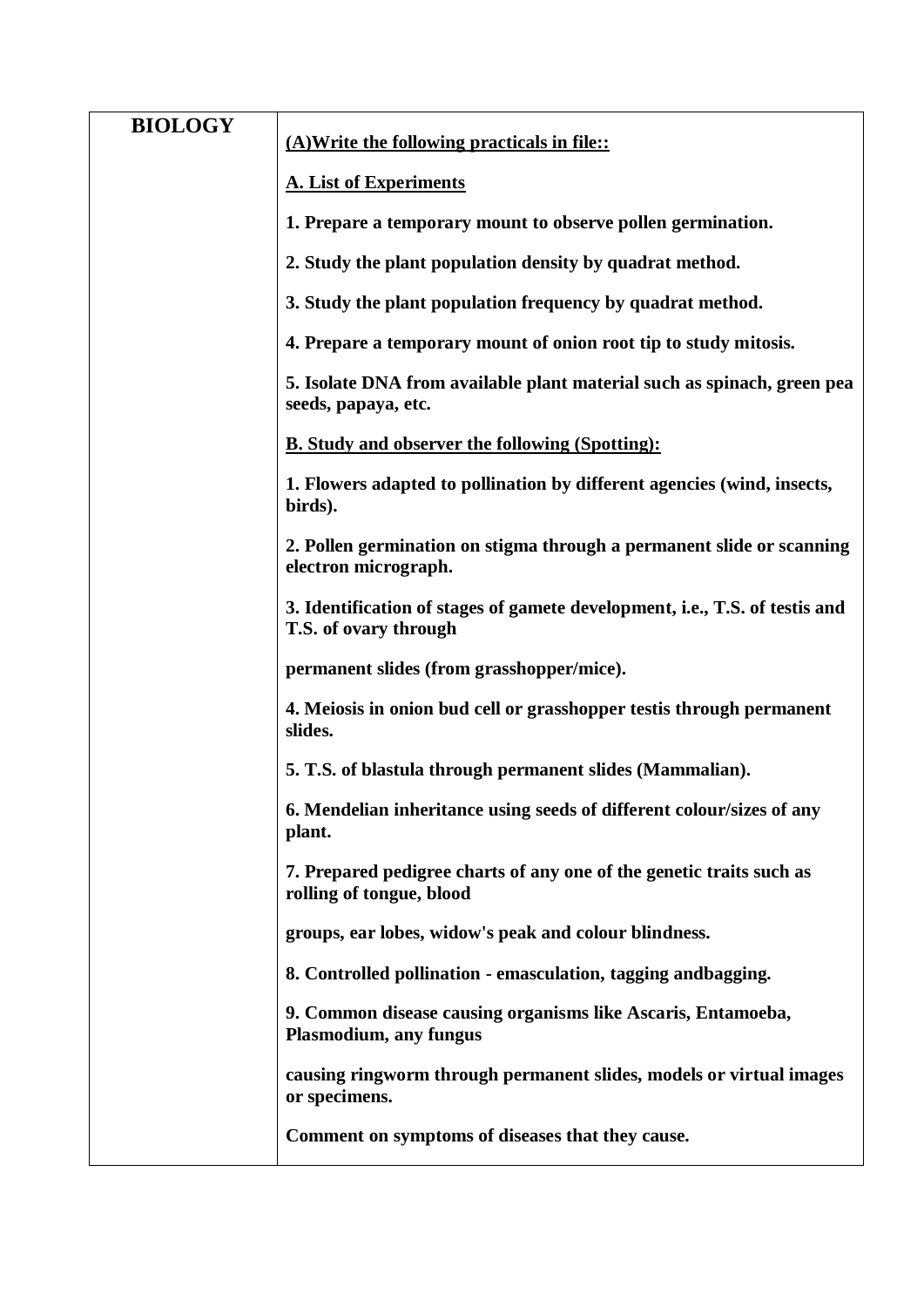| 10. Models specimen showing symbolic association in root modules of<br>leguminous plants, Cuscuta on host, lichens.                                                                                                                                                                                                                                                           |
|-------------------------------------------------------------------------------------------------------------------------------------------------------------------------------------------------------------------------------------------------------------------------------------------------------------------------------------------------------------------------------|
| 11. Flash cards models showing examples of homologous and analogous<br>organs.                                                                                                                                                                                                                                                                                                |
| (B) General Instruction for making project file ::                                                                                                                                                                                                                                                                                                                            |
| The project should be summed up in 20-25 pages with impressive<br>presentation.                                                                                                                                                                                                                                                                                               |
| · It should be typed project on A4 size sheets.                                                                                                                                                                                                                                                                                                                               |
| · It should rote well researched based on facts and figures and coloured<br>pictorial and news clippings.                                                                                                                                                                                                                                                                     |
| Apart from NCERT content, proper research from net, different<br>books and present status must be added in project.                                                                                                                                                                                                                                                           |
| The project must have following sequence:<br>ii Cover page including the title of project, Student name,<br>Session.<br>ü Acknowledgement<br><i>u</i> Certificate<br><i>u</i> Table of Contents or Index with page numbers.<br><i>u</i> Introduction of the project<br><i>u</i> Content and analysis with headings and sub headings<br>and pictures.<br><i>ü</i> Bibliography |
| Make sure that you should be well versed with the topic, as Viva by<br>external examiner will be based on that topic only                                                                                                                                                                                                                                                     |
| Revise the topics covered till now.                                                                                                                                                                                                                                                                                                                                           |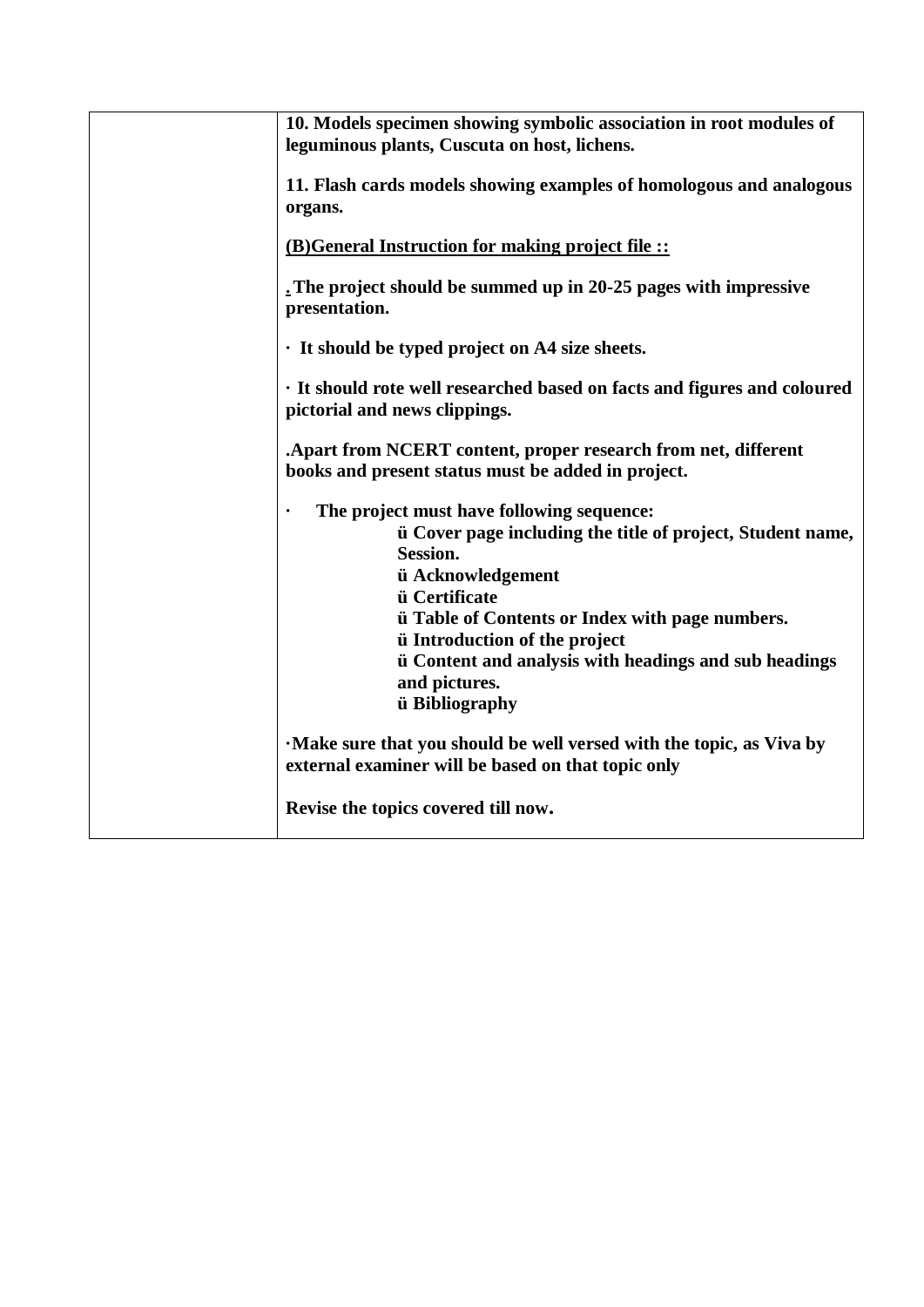| <b>MATHEMATICS</b>                   |                                                                                                                                                                                                      |
|--------------------------------------|------------------------------------------------------------------------------------------------------------------------------------------------------------------------------------------------------|
|                                      | Let's do some creative work in this summer vacation.                                                                                                                                                 |
|                                      | Mathematics lab manual is fun to learn and easy to grasp the<br>subject, so do the following activities in your Maths lab<br>manual:                                                                 |
|                                      | To verify that the relations $R = \{(l,m): l \in L \text{ is the set of all lines}\}$<br>in a plane is an equivalence relation. (pg. no. $3,4$ )                                                     |
|                                      | To demonstrate a function which is injective but not surjective<br>. ( <i>pg. no</i> $7,8$ )                                                                                                         |
|                                      | Instructions to be kept in mind while maintaining Maths lab<br><i>manual:</i>                                                                                                                        |
|                                      | <b>Ø</b> Use only blue and black(only for heading)pen.                                                                                                                                               |
|                                      | <b>O</b> On ruled sheet (that is on right hand side)you have to write<br>Name of the Activity, Objective, Pre -Requisite Knowledge,<br><b>Materials required, Procedure, Observation and Result.</b> |
|                                      | <b>ODo</b> your work neatly.                                                                                                                                                                         |
|                                      | <b>Ø</b> <i>Maintain the index also.</i>                                                                                                                                                             |
|                                      | <b>Revise chapters 1,3 and 4 from any reference book.</b>                                                                                                                                            |
|                                      | Prepare project report on following                                                                                                                                                                  |
| <b>APPLIED</b><br><b>MATHEMATICS</b> |                                                                                                                                                                                                      |
|                                      | # Fibonacci sequence: Its' history and presence in nature                                                                                                                                            |
|                                      | #Each day newspaper tells us about the maximum temperature, minimum<br>temperature, and humidity. Collect the data for a period of 30 days and<br>represent it                                       |
|                                      | graphically. Compare it with the data available for the same time period for<br>the                                                                                                                  |
|                                      | previous year                                                                                                                                                                                        |
|                                      | #Analysis of career graph of a cricketer (batting average for a batsman and<br>bowling                                                                                                               |
|                                      | average for a bowler). Conclude the best year of his career. It may be<br>extended for other players also - tennis, badminton, athlete                                                               |
| <b>ACCOUNTANC</b>                    | Revise and Do additional questions problems given in                                                                                                                                                 |
| Y                                    | following chapters                                                                                                                                                                                   |
|                                      | 1. Fundamentals                                                                                                                                                                                      |
|                                      | 2. Change in PSR                                                                                                                                                                                     |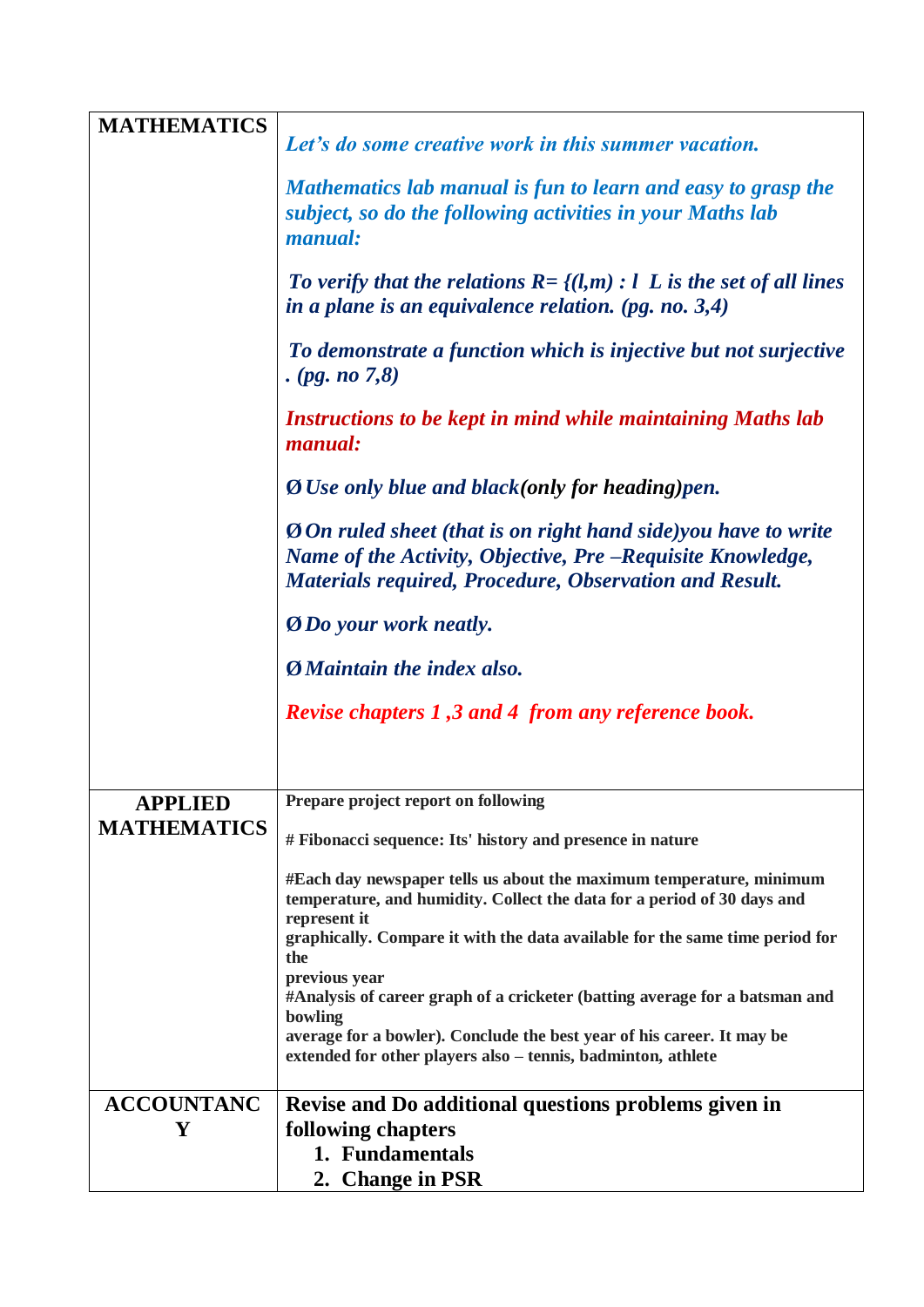|                 | 3. Admission of a Partner                                                                                                                                                                       |
|-----------------|-------------------------------------------------------------------------------------------------------------------------------------------------------------------------------------------------|
|                 | Also do the assignment shared in class group                                                                                                                                                    |
| <b>BUSINESS</b> | 1. Prepare notes of Ch. 1-4.                                                                                                                                                                    |
| <b>STUDIES</b>  | 2. Do practice of case studies of Ch. 1-4                                                                                                                                                       |
|                 | 3. Prepare an Art Integrated Project on any one topic given below                                                                                                                               |
|                 | according to Roll Numbers:                                                                                                                                                                      |
|                 | <b>Topics: 1. Principles of Management (1-7)</b>                                                                                                                                                |
|                 | 2. Business Environment (8-14)                                                                                                                                                                  |
|                 | 3. Functions of Management (15-21)                                                                                                                                                              |
|                 | 4. Marketing Management (22-28)                                                                                                                                                                 |
|                 | 5. Financial Market (29-35)                                                                                                                                                                     |
|                 | ❖ Each student will prepare and submit his/her project report<br>with Art Integrated Activities.                                                                                                |
|                 | Art Integration may be performed with the Help of                                                                                                                                               |
|                 | Videography and PPT with audio.                                                                                                                                                                 |
|                 | ❖ Guidelines for Project work are given below:                                                                                                                                                  |
|                 | Following essentials are required to be fulfilled for its preparation and<br>submission.                                                                                                        |
|                 | 1. The total length of the project will be of 25 to 30 pages.                                                                                                                                   |
|                 | 2. The project should be handwritten.                                                                                                                                                           |
|                 | 3. The project should be presented in a neat folder.                                                                                                                                            |
|                 | 4. The project report should be developed in the following sequence-                                                                                                                            |
|                 | 5. Cover page should include the title of the Project, student<br>information, school and year.                                                                                                 |
|                 | List of contents.                                                                                                                                                                               |
|                 | Acknowledgements and preface (acknowledging the institution,<br>the places visited and the persons who have helped).<br>Introduction.<br>$\bullet$<br>Topic with suitable heading.<br>$\bullet$ |
|                 | • Planning and activities done during the project, if any.                                                                                                                                      |
|                 | <b>Observations and findings of the visit.</b><br>$\bullet$                                                                                                                                     |
|                 | Conclusions (summarized suggestions or findings, future scope<br>$\bullet$                                                                                                                      |
|                 | of study).                                                                                                                                                                                      |
|                 | Photographs (if any).<br>$\bullet$                                                                                                                                                              |
|                 | <b>Appendix</b><br>$\bullet$                                                                                                                                                                    |
|                 | Teacher's observation.<br>$\bullet$                                                                                                                                                             |
|                 | • Signatures of the teachers.                                                                                                                                                                   |
|                 | At the completion of the evaluation of the project, it should be<br>$\bullet$                                                                                                                   |
|                 | punched in the centre so that the report may not be reused but                                                                                                                                  |
|                 | is available for reference only.                                                                                                                                                                |
|                 | The project will be returned after evaluation. The school may<br>$\bullet$<br>keep the best projects.                                                                                           |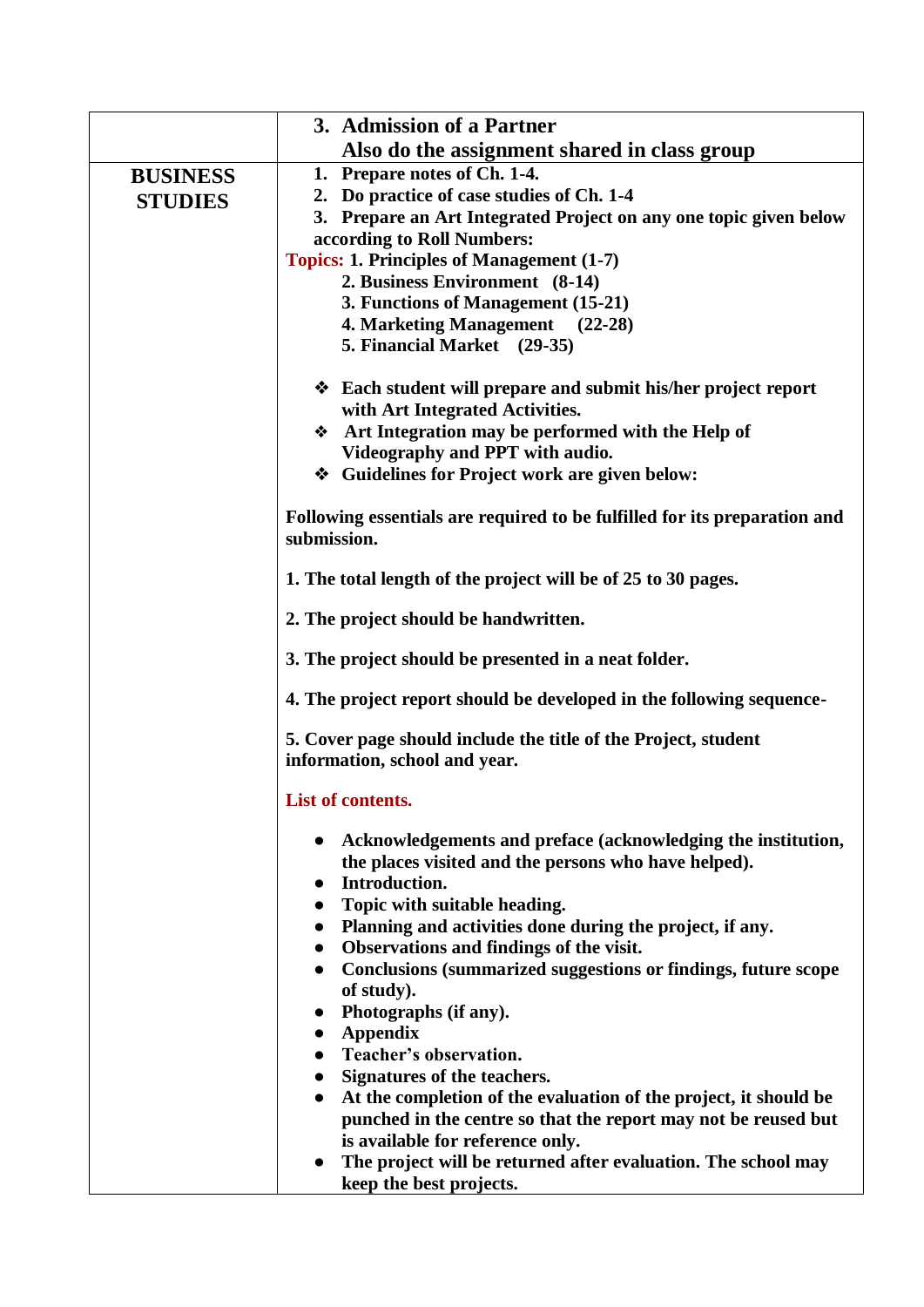| <b>ECONOMICS</b> | <b>1.</b> Prepare notes of Ch. 1-5.                                                                                     |
|------------------|-------------------------------------------------------------------------------------------------------------------------|
|                  | 2. Do practice of case studies of Ch. 1-5                                                                               |
|                  | 3. Prepare an Art Integrated Project on any one topic given below:                                                      |
|                  | Students have to make projects on the topic given to them                                                               |
|                  | <b>Topics: 1.</b> National Income (Roll no.1-10 XII C)                                                                  |
|                  | 2. Banking system in India (Roll no.11-20XII C)                                                                         |
|                  | 3. Central bank of India (Roll no.21-30XII C)                                                                           |
|                  | 4. Government budget (Roll no.31 onward XII C)                                                                          |
|                  | 5. Small scale industries (Roll no.1-10 XII D)                                                                          |
|                  | 6. Foreign exchange rate (Roll no.11-20 XII D)                                                                          |
|                  | 7. Balance of payment (Roll no.21-30 XII D)                                                                             |
|                  | 8. Indian Economic planning (Roll no.31 Onward XII D)<br>9. Indian agriculture system (New Agricultural Policy) (Roll   |
|                  | $no.1-10$ XII E)                                                                                                        |
|                  | 10. Economic Reforms 1991(Roll no. 11-20 XII E)                                                                         |
|                  | 11. Human Capital formation<br>12. Rural Development in India                                                           |
|                  | > Each student will prepare and submit his/her project report                                                           |
|                  | with Art Integrated Activities.                                                                                         |
|                  | > Guidelines for Project work are given below:                                                                          |
|                  | *Following essentials are required to be fulfilled for its<br>preparation and submission.                               |
|                  | 1. The total length of the project will be of at least<br>30 pages.                                                     |
|                  | 2. The project should be handwritten.                                                                                   |
|                  | 3. The project should be presented in a neat folder.                                                                    |
|                  | 4. The project report should be developed in the following sequence-                                                    |
|                  | a) Cover page should include the title of the Project,                                                                  |
|                  | student information, school and year. List of contents.                                                                 |
|                  | b) Acknowledgements and preface (acknowledging the institution, the<br>places visited and the persons who have helped). |
|                  | c) Introduction.                                                                                                        |
|                  | d) Topic with suitable heading.                                                                                         |
|                  | e) Planning and activities done during the project, if any.                                                             |
|                  | f) Observations and findings of the visit.                                                                              |
|                  | g) Conclusions (summarized suggestions or findings, future scope of<br>study).                                          |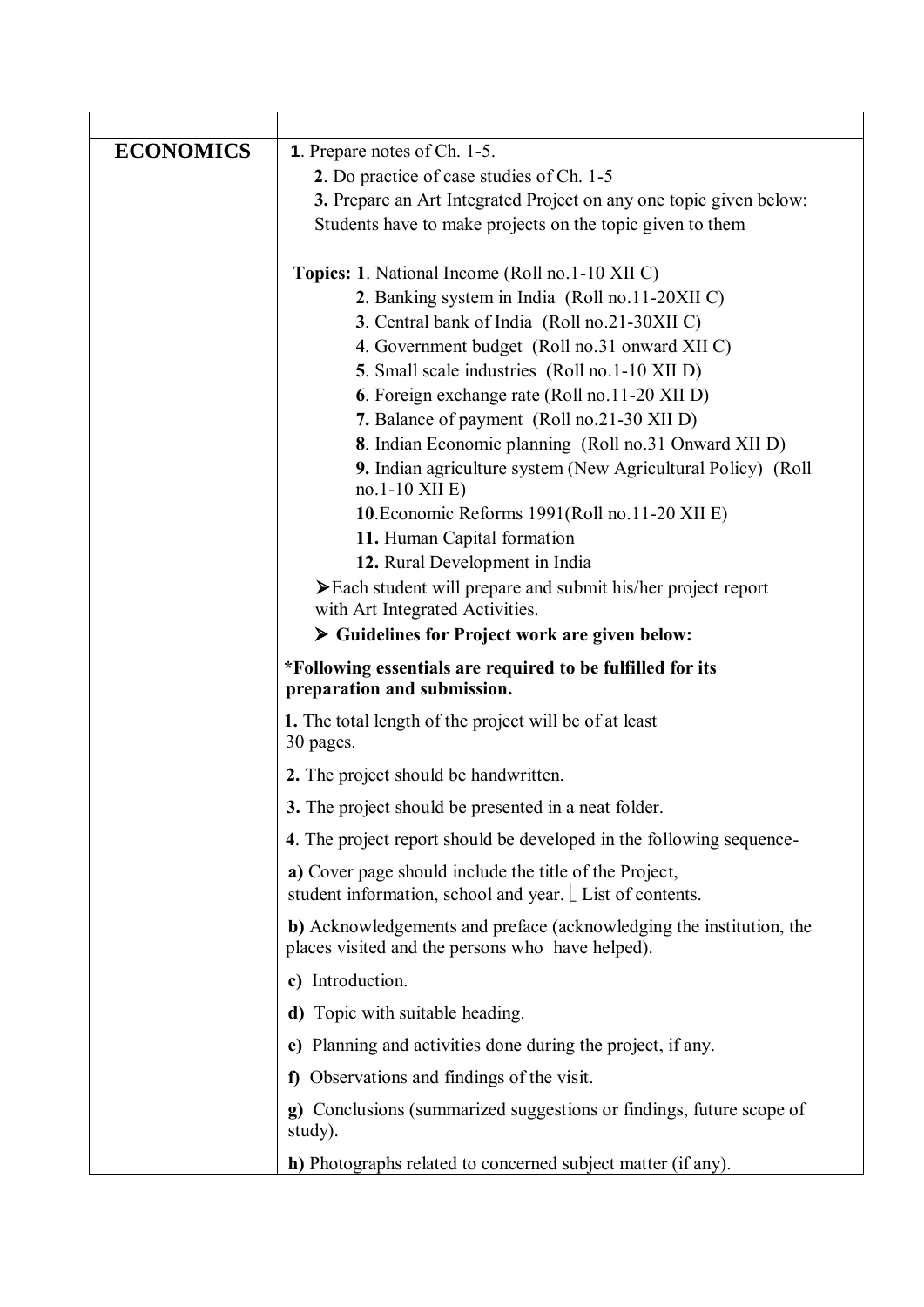|                  | i) Appendix                                          | i) Teacher's observation.                                                                                                                                                                                                                                                                                                                                                                                                                                            |                    |
|------------------|------------------------------------------------------|----------------------------------------------------------------------------------------------------------------------------------------------------------------------------------------------------------------------------------------------------------------------------------------------------------------------------------------------------------------------------------------------------------------------------------------------------------------------|--------------------|
|                  |                                                      | <b>Prepare a project report:</b>                                                                                                                                                                                                                                                                                                                                                                                                                                     |                    |
|                  | S.No                                                 | <b>TOPICS</b>                                                                                                                                                                                                                                                                                                                                                                                                                                                        | <b>ROLL NUMBER</b> |
| <b>POLITICAL</b> | 1.                                                   | <b>USSR</b> Disintegration.                                                                                                                                                                                                                                                                                                                                                                                                                                          | $1 - 4$            |
| <b>SCIENCE</b>   | 2.                                                   | New Centers of Power -<br><b>European Union, ASEAN and</b><br><b>BRICS</b>                                                                                                                                                                                                                                                                                                                                                                                           | $5 - 8$            |
|                  | 3.                                                   | New Centers of Power -<br>China, India, Israel and<br><b>Russia</b>                                                                                                                                                                                                                                                                                                                                                                                                  | $9 - 12$           |
|                  | 4.                                                   | The highly skewed idea of UN.<br>(Organs, Agencies and<br>Drawbacks)                                                                                                                                                                                                                                                                                                                                                                                                 | $13 - 16$          |
|                  | 5.                                                   | Globalization                                                                                                                                                                                                                                                                                                                                                                                                                                                        | $17 - 20$          |
|                  | presentation.<br>$\bullet$<br>$\bullet$<br>$\bullet$ | <b>General Instructions:</b><br>The project should be summed up in 20-25 pages with impressive<br>It should be handwritten project on thick coloured A4 size sheets.<br>It should be well researched based on facts and figures and<br>coloured pictorial and news clippings.<br>Apart from NCERT content, proper research from net, different<br>books and news clippings and present status must be added in project.<br>The project must have following sequence: |                    |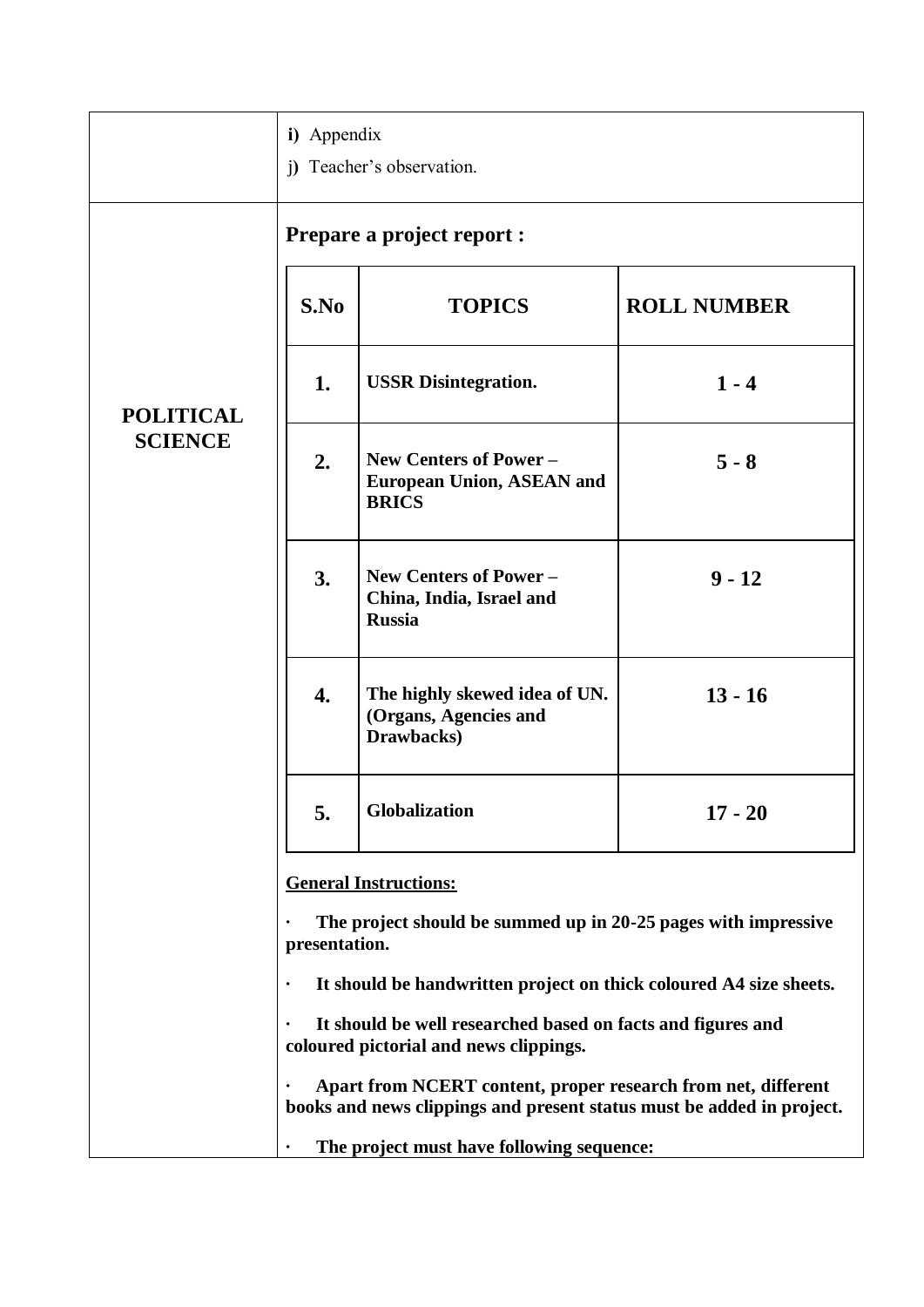|        |                                                  |                                                                                                                                                                                                                                                                            | ****************                                                                                                                                                                                                                                                                                                                                                                                                                                                                                                              |
|--------|--------------------------------------------------|----------------------------------------------------------------------------------------------------------------------------------------------------------------------------------------------------------------------------------------------------------------------------|-------------------------------------------------------------------------------------------------------------------------------------------------------------------------------------------------------------------------------------------------------------------------------------------------------------------------------------------------------------------------------------------------------------------------------------------------------------------------------------------------------------------------------|
| विशेष: | क्रम संख्या<br>1<br>$\overline{\mathbf{2}}$<br>3 | अनुक्रमांक विषय<br>1,2,3<br>7,8,9<br>11,12,17<br>विषय                                                                                                                                                                                                                      | (1) निम्नलिखित विषय पर अनुक्रमांक के अनुसार परियोजना (प्रोजेक्ट) तैयार कीजिए।<br>हरिवंश राय बच्चन<br>महादेवी वर्मा<br>हिंदी कविता में प्रकृति चित्रण<br>प्राप्तकर्ता<br>अध्यापक का नाम<br>पृष्ठ संख्या<br>* हरिवंश राय बच्चन / महादेवी वर्मा (पाठ- आत्मपरिचय, एक गीत / भक्तिन)<br>(जन्म, परिवार, शिक्षा, रचनाएँ, भाषा, साहित्यिक विशेषताएँ, प्रमुख पुरस्कार,<br>* हिंदी कविता में प्रकृति चित्रण (पाठ-उषा / बगुलों के पंख कविता)<br>(विभिन्न कवियों की कविताओं का तुलनात्मक अध्ययन, भाषा शैली, विशेषताएँ,                     |
|        |                                                  | ❖ कवर पेज<br>❖ अपना परिचय<br>प्रस्तुतकर्ता<br>नाम<br>कक्षा<br>अनुक्रमांक<br>❖ प्रमाण-पत्र<br>❖ आभारोक्ति<br>❖ अनुक्रमणिका<br>क्रम संख्या<br>जीवन परिचय<br>❖ सन्दर्भ सूची<br>❖ धन्यवाद<br>❖ अध्यापक टिप्पणी<br>❖ कूल पृष्ठ 15-18<br>$\triangleright$ परोपकार मनुष्य का धर्म | विद्यालय का नाम, सत्र, विषय, उपविषय<br>विभिन्न रचनाओं का संक्षिप्त वर्णन, मृत्यु )<br>वर्तमान के साथ प्रासंगिकता)<br>* पाठ्यपुस्तक में वर्णित पाठ का सारांश<br>❖ ए4 साइज शीट का प्रयोग कीजिए।<br>❖ उपयुक्त चित्र सहित संबंधित जानकारी प्रस्तुत कीजिए।<br>(2) अपठित गद्यांश और अपठित काव्यांश का अभ्यास कीजिए।<br>(3) निम्नलिखित विषयों पर लगभग 120 शब्दों में रचनात्मक लेखन कीजिए।<br>≻ वृक्ष मनुष्य के सच्चे हितैषी<br>$\triangleright$ पृथ्वी की रक्षा हेतु पर्यावरण की सुरक्षा<br>(4) पठित पाठ्यक्रम की पुनरावृत्ति कीजिए। |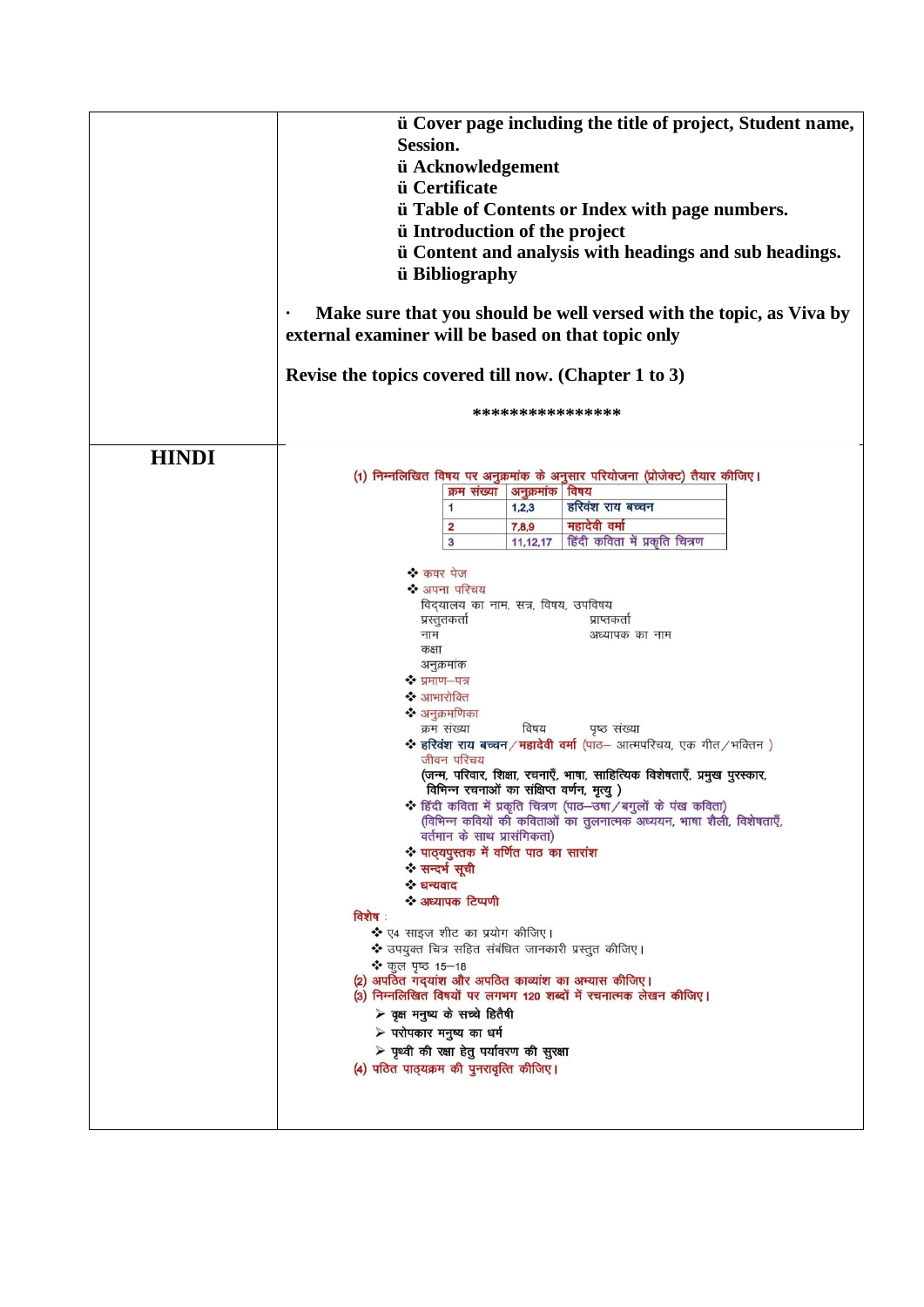| <b>PRACTICAL WORK BASED HOMEWORK:</b><br>As per the guidelines of CBSE Geography is having an external<br>practical exam of 30 marks for which all students have to prepare 3<br>Practical files. So in order to save your precious time we'll be<br>completing two practical files as a part of our Holidays Homework.<br><b>PRACTICAL FILE -1 Use of Central Tendencies in Data</b><br>Interpretation.<br><b>PRACTICAL FILE-2: Use of Computers in Data Processing &amp;</b><br><b>Spatial Information Technology.</b><br>PRACTICAL FILE-3: GRAPHICAL REPRESENTATION OF<br><b>DATA (LAB WORK)</b><br><b>GENERAL INSTRUCTIONS:</b><br>1. The file must be hand written on A-4 sheets.<br>2. There should be a proper index.<br>3. The file must include Cover page, Acknowledgment and<br>Bibliography.<br>4. The material will be uploaded in the teams.<br>5. The submission date for the first two files is the first week of<br>July.<br><b>MAP WORK BASED HOMEWORK:</b><br>As maps are an integral part of Geography and also carry 10<br>marks in Board exams, so it's very important to be well versed<br>with them. So, keeping this in mind you all must make and<br>practice all the maps given in the Map list of your textbooks<br>i.e. Part A & B. Must also comply them in a file for future<br>references. | <b>GEOGRAPHY</b> |  |
|----------------------------------------------------------------------------------------------------------------------------------------------------------------------------------------------------------------------------------------------------------------------------------------------------------------------------------------------------------------------------------------------------------------------------------------------------------------------------------------------------------------------------------------------------------------------------------------------------------------------------------------------------------------------------------------------------------------------------------------------------------------------------------------------------------------------------------------------------------------------------------------------------------------------------------------------------------------------------------------------------------------------------------------------------------------------------------------------------------------------------------------------------------------------------------------------------------------------------------------------------------------------------------------------------------------------------|------------------|--|
|                                                                                                                                                                                                                                                                                                                                                                                                                                                                                                                                                                                                                                                                                                                                                                                                                                                                                                                                                                                                                                                                                                                                                                                                                                                                                                                            |                  |  |
|                                                                                                                                                                                                                                                                                                                                                                                                                                                                                                                                                                                                                                                                                                                                                                                                                                                                                                                                                                                                                                                                                                                                                                                                                                                                                                                            |                  |  |
|                                                                                                                                                                                                                                                                                                                                                                                                                                                                                                                                                                                                                                                                                                                                                                                                                                                                                                                                                                                                                                                                                                                                                                                                                                                                                                                            |                  |  |
|                                                                                                                                                                                                                                                                                                                                                                                                                                                                                                                                                                                                                                                                                                                                                                                                                                                                                                                                                                                                                                                                                                                                                                                                                                                                                                                            |                  |  |
|                                                                                                                                                                                                                                                                                                                                                                                                                                                                                                                                                                                                                                                                                                                                                                                                                                                                                                                                                                                                                                                                                                                                                                                                                                                                                                                            |                  |  |
|                                                                                                                                                                                                                                                                                                                                                                                                                                                                                                                                                                                                                                                                                                                                                                                                                                                                                                                                                                                                                                                                                                                                                                                                                                                                                                                            |                  |  |
|                                                                                                                                                                                                                                                                                                                                                                                                                                                                                                                                                                                                                                                                                                                                                                                                                                                                                                                                                                                                                                                                                                                                                                                                                                                                                                                            |                  |  |
|                                                                                                                                                                                                                                                                                                                                                                                                                                                                                                                                                                                                                                                                                                                                                                                                                                                                                                                                                                                                                                                                                                                                                                                                                                                                                                                            |                  |  |
|                                                                                                                                                                                                                                                                                                                                                                                                                                                                                                                                                                                                                                                                                                                                                                                                                                                                                                                                                                                                                                                                                                                                                                                                                                                                                                                            |                  |  |
|                                                                                                                                                                                                                                                                                                                                                                                                                                                                                                                                                                                                                                                                                                                                                                                                                                                                                                                                                                                                                                                                                                                                                                                                                                                                                                                            |                  |  |
|                                                                                                                                                                                                                                                                                                                                                                                                                                                                                                                                                                                                                                                                                                                                                                                                                                                                                                                                                                                                                                                                                                                                                                                                                                                                                                                            |                  |  |
|                                                                                                                                                                                                                                                                                                                                                                                                                                                                                                                                                                                                                                                                                                                                                                                                                                                                                                                                                                                                                                                                                                                                                                                                                                                                                                                            |                  |  |
|                                                                                                                                                                                                                                                                                                                                                                                                                                                                                                                                                                                                                                                                                                                                                                                                                                                                                                                                                                                                                                                                                                                                                                                                                                                                                                                            |                  |  |
|                                                                                                                                                                                                                                                                                                                                                                                                                                                                                                                                                                                                                                                                                                                                                                                                                                                                                                                                                                                                                                                                                                                                                                                                                                                                                                                            |                  |  |
|                                                                                                                                                                                                                                                                                                                                                                                                                                                                                                                                                                                                                                                                                                                                                                                                                                                                                                                                                                                                                                                                                                                                                                                                                                                                                                                            |                  |  |
|                                                                                                                                                                                                                                                                                                                                                                                                                                                                                                                                                                                                                                                                                                                                                                                                                                                                                                                                                                                                                                                                                                                                                                                                                                                                                                                            |                  |  |
|                                                                                                                                                                                                                                                                                                                                                                                                                                                                                                                                                                                                                                                                                                                                                                                                                                                                                                                                                                                                                                                                                                                                                                                                                                                                                                                            |                  |  |
|                                                                                                                                                                                                                                                                                                                                                                                                                                                                                                                                                                                                                                                                                                                                                                                                                                                                                                                                                                                                                                                                                                                                                                                                                                                                                                                            |                  |  |
|                                                                                                                                                                                                                                                                                                                                                                                                                                                                                                                                                                                                                                                                                                                                                                                                                                                                                                                                                                                                                                                                                                                                                                                                                                                                                                                            |                  |  |
|                                                                                                                                                                                                                                                                                                                                                                                                                                                                                                                                                                                                                                                                                                                                                                                                                                                                                                                                                                                                                                                                                                                                                                                                                                                                                                                            |                  |  |
|                                                                                                                                                                                                                                                                                                                                                                                                                                                                                                                                                                                                                                                                                                                                                                                                                                                                                                                                                                                                                                                                                                                                                                                                                                                                                                                            |                  |  |
|                                                                                                                                                                                                                                                                                                                                                                                                                                                                                                                                                                                                                                                                                                                                                                                                                                                                                                                                                                                                                                                                                                                                                                                                                                                                                                                            |                  |  |
|                                                                                                                                                                                                                                                                                                                                                                                                                                                                                                                                                                                                                                                                                                                                                                                                                                                                                                                                                                                                                                                                                                                                                                                                                                                                                                                            |                  |  |
|                                                                                                                                                                                                                                                                                                                                                                                                                                                                                                                                                                                                                                                                                                                                                                                                                                                                                                                                                                                                                                                                                                                                                                                                                                                                                                                            |                  |  |
|                                                                                                                                                                                                                                                                                                                                                                                                                                                                                                                                                                                                                                                                                                                                                                                                                                                                                                                                                                                                                                                                                                                                                                                                                                                                                                                            |                  |  |
|                                                                                                                                                                                                                                                                                                                                                                                                                                                                                                                                                                                                                                                                                                                                                                                                                                                                                                                                                                                                                                                                                                                                                                                                                                                                                                                            |                  |  |
| *****************************                                                                                                                                                                                                                                                                                                                                                                                                                                                                                                                                                                                                                                                                                                                                                                                                                                                                                                                                                                                                                                                                                                                                                                                                                                                                                              |                  |  |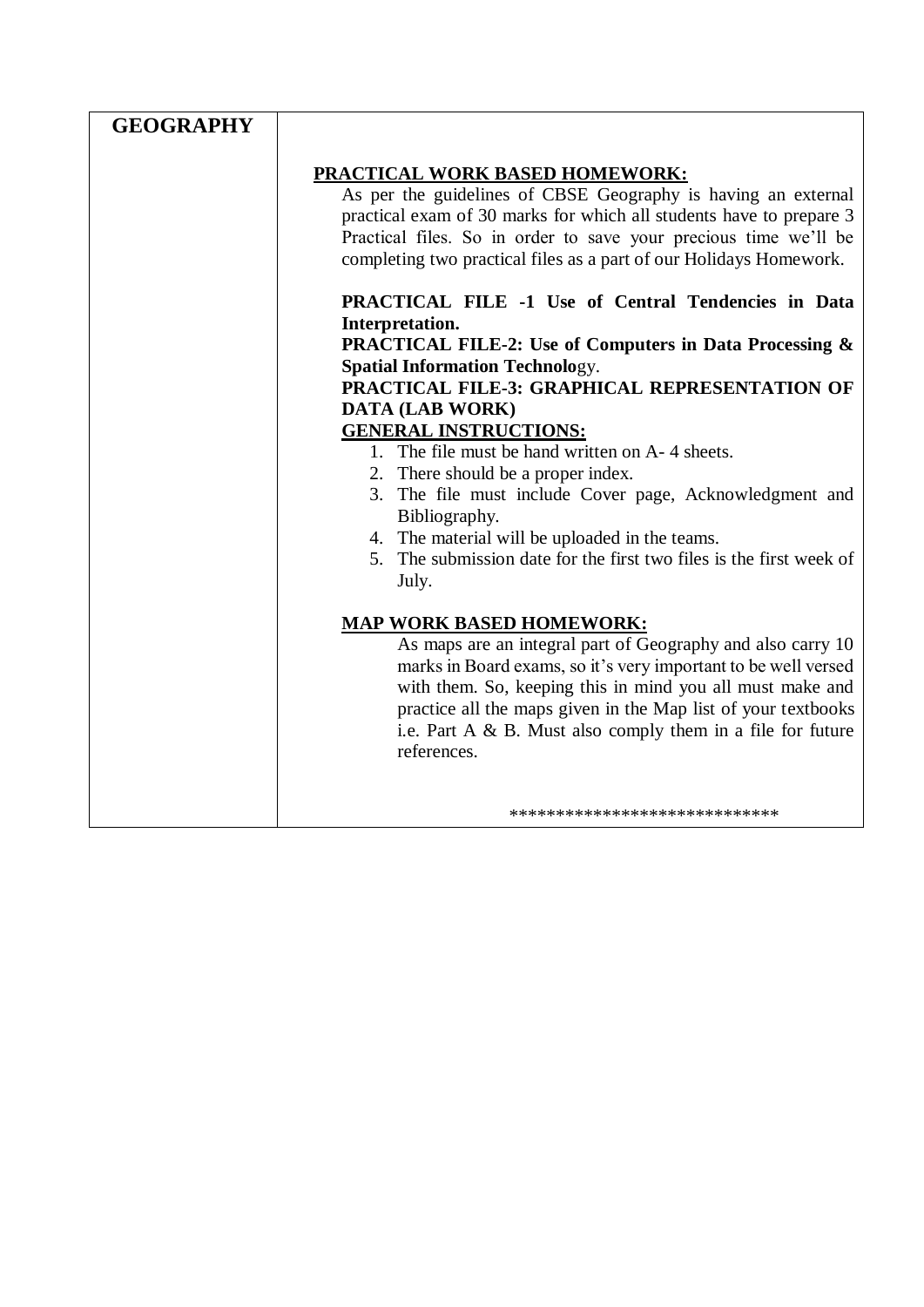| <b>Prepare a Project Report:</b> |  |  |  |
|----------------------------------|--|--|--|
| <b>STUDENT'S</b><br><b>NAME</b>  |  |  |  |
| Radhika Jindal                   |  |  |  |
| <b>Arshdeep Singh</b>            |  |  |  |
| <b>Vanshjeet Singh</b>           |  |  |  |
| Aayushi Thakur                   |  |  |  |
| Krish Khurana                    |  |  |  |
| Aakash Tyagi                     |  |  |  |
|                                  |  |  |  |
|                                  |  |  |  |

**· The project should be summed up in 15 - 20 pages with impressive presentation.**

**· It should be handwritten project on thick coloured A4 size sheets.**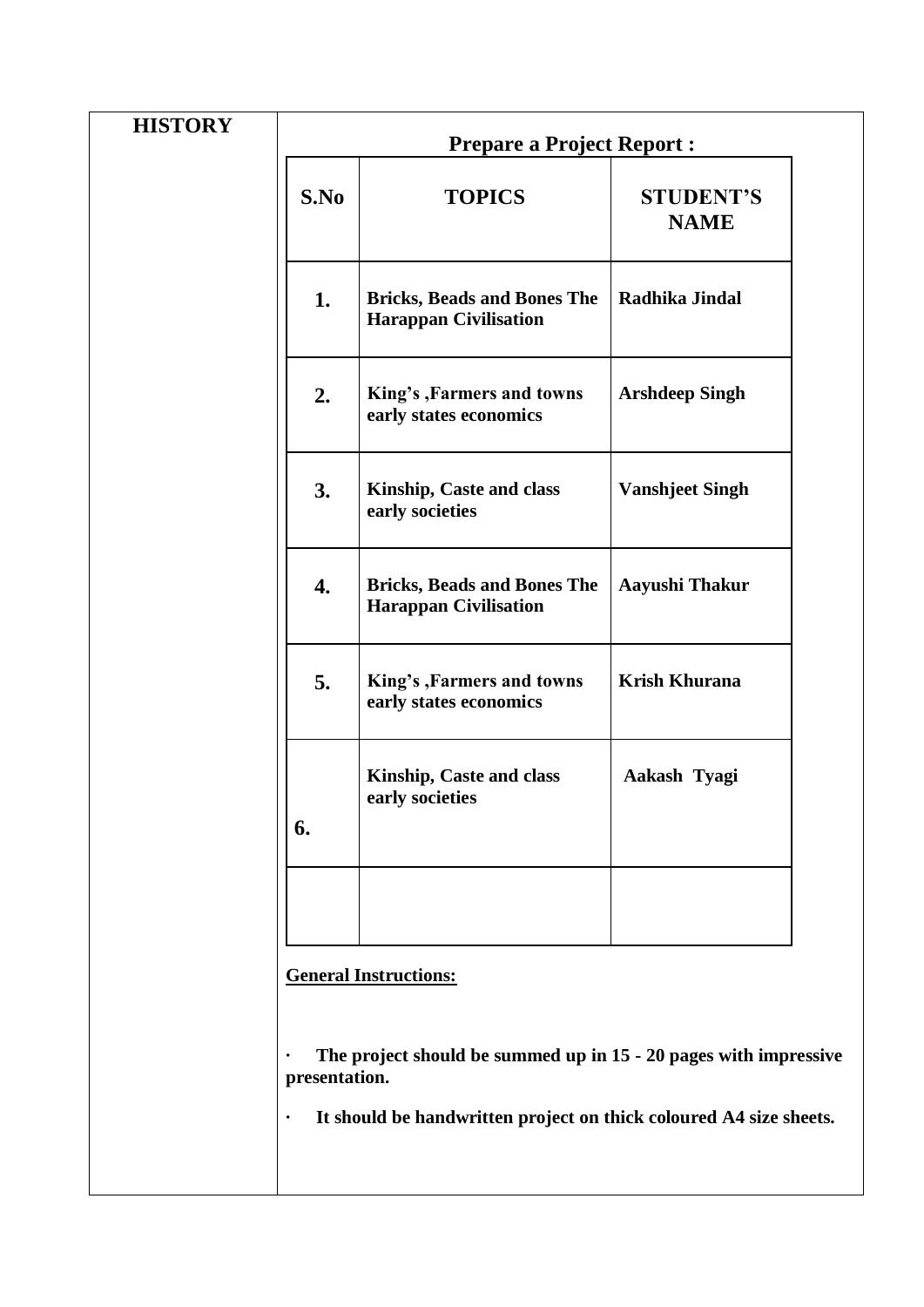| It should be well researched based on facts and figures and<br>$\bullet$<br>coloured pictorial and news clippings.                                  |
|-----------------------------------------------------------------------------------------------------------------------------------------------------|
| Apart from NCERT content, proper research from net, different<br>$\bullet$<br>books and news clippings and present status must be added in project. |
| The project should have following sequence:                                                                                                         |
| ii Cover page including the title of project, Student name,<br>Session.                                                                             |
| ü Acknowledgement                                                                                                                                   |
| ü Certificate                                                                                                                                       |
| <i>u</i> Table of Contents or Index with page numbers.                                                                                              |
| <i>u</i> Introduction of the project                                                                                                                |
| ii Content and analysis with headings and sub headings.                                                                                             |
| ü Bibliography                                                                                                                                      |
| Make sure that you should be well versed with the topic, as Viva by<br>$\bullet$<br>external examiner will be based on that topic only.             |
| NOTE: Make notes and revise Ch - 1, 2, 3                                                                                                            |
|                                                                                                                                                     |
|                                                                                                                                                     |
|                                                                                                                                                     |
|                                                                                                                                                     |
|                                                                                                                                                     |
|                                                                                                                                                     |
|                                                                                                                                                     |
|                                                                                                                                                     |
|                                                                                                                                                     |
|                                                                                                                                                     |
|                                                                                                                                                     |
|                                                                                                                                                     |
|                                                                                                                                                     |
|                                                                                                                                                     |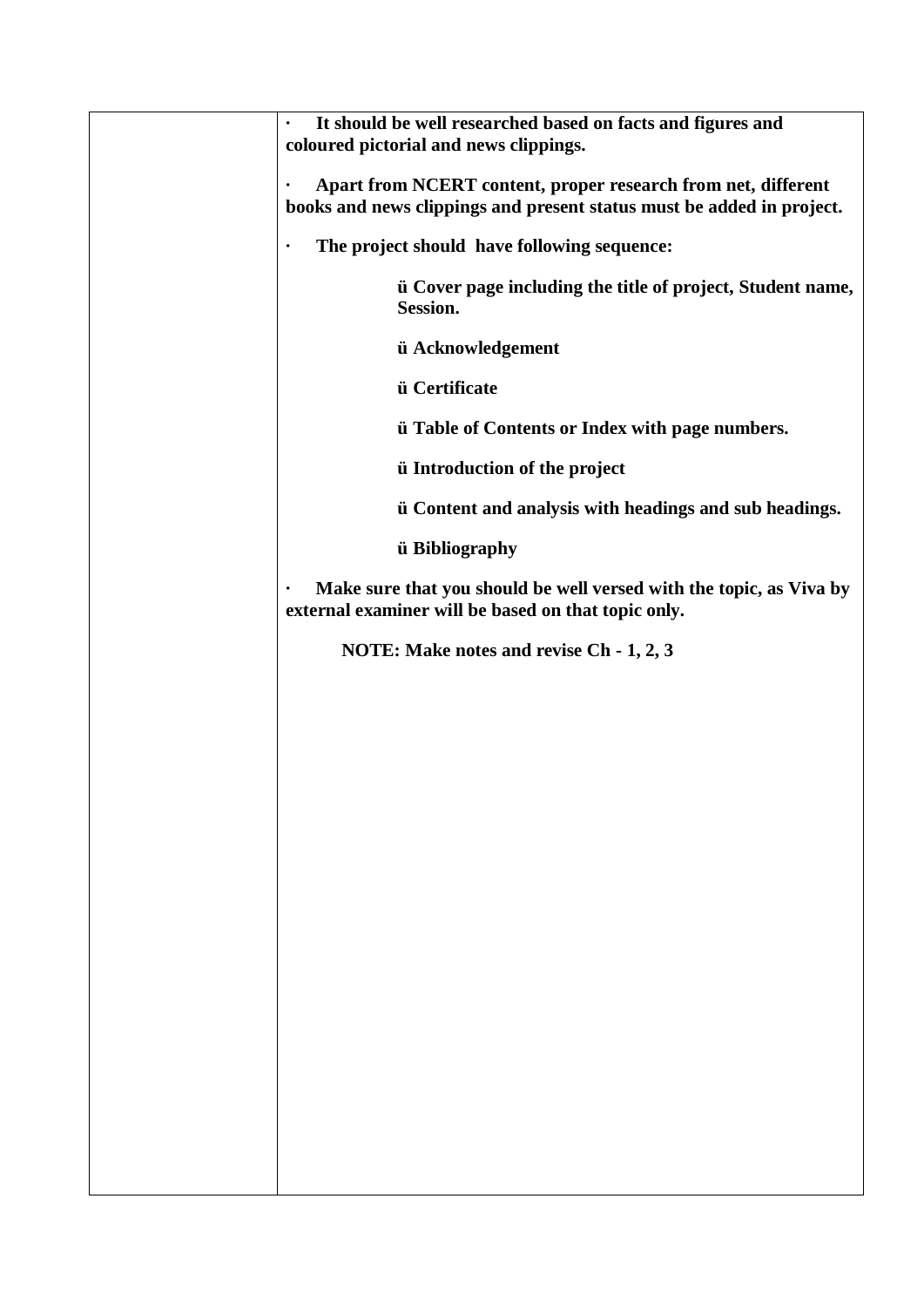| <b>PHYSICAL</b>  | Prepare practical file on following topics:                        |  |  |  |  |  |
|------------------|--------------------------------------------------------------------|--|--|--|--|--|
| <b>EDUCATION</b> | <b>Athletics</b>                                                   |  |  |  |  |  |
|                  | Labelled diagram of 400 M track and Field with                     |  |  |  |  |  |
|                  | computations.                                                      |  |  |  |  |  |
|                  | <b>History of Athletics</b>                                        |  |  |  |  |  |
|                  | <b>Latest Rules Related to Athletics</b>                           |  |  |  |  |  |
|                  | <b>Measurement of Track</b>                                        |  |  |  |  |  |
|                  | <b>Types of Track</b>                                              |  |  |  |  |  |
|                  | <b>Types of Start</b>                                              |  |  |  |  |  |
|                  | <b>Order for starting the Races</b>                                |  |  |  |  |  |
|                  | <b>Finishing of Races</b>                                          |  |  |  |  |  |
|                  | <b>Field Events</b>                                                |  |  |  |  |  |
|                  | (i) Throwing Event                                                 |  |  |  |  |  |
|                  | <b>Shot Put</b>                                                    |  |  |  |  |  |
|                  | (ii) Jumping Event                                                 |  |  |  |  |  |
|                  | <b>Long Jump</b>                                                   |  |  |  |  |  |
|                  | Yoga                                                               |  |  |  |  |  |
|                  | <b>Procedure for Asanas, Benefits and contraindication for any</b> |  |  |  |  |  |
|                  | two asanas for each lifestyle disease.                             |  |  |  |  |  |
|                  | Game                                                               |  |  |  |  |  |
|                  | Anyone IOA recognised Sport / Game of choice. Labelled             |  |  |  |  |  |
|                  | diagram of field and equipment. Also mention its Rules,            |  |  |  |  |  |
|                  | <b>Terminologies and skills.</b>                                   |  |  |  |  |  |
|                  | *********                                                          |  |  |  |  |  |
| <b>PAINTING</b>  |                                                                    |  |  |  |  |  |
|                  | 1:Prepare folder for your painting practical.                      |  |  |  |  |  |
|                  | 2. Make one Smoke Fountain.                                        |  |  |  |  |  |
|                  | 3. African Art with home made clay.                                |  |  |  |  |  |
| <b>MUSIC</b>     | <b>Practical file</b>                                              |  |  |  |  |  |
|                  | 1: An outline knowledge of lakshan grantha "sangeet"               |  |  |  |  |  |
|                  | sampradaya pradarshani"                                            |  |  |  |  |  |
|                  | 2: swarmelkalanidhi                                                |  |  |  |  |  |
|                  | 3: Brihdeshi                                                       |  |  |  |  |  |
|                  | 4: Short life sketch" Annamacharya", swatitirunal                  |  |  |  |  |  |
|                  | 5: Detail study of" Manodharma sangeet"                            |  |  |  |  |  |
|                  | 6: defination of janak-janya                                       |  |  |  |  |  |
|                  | raga, Upanga, Bashanga, Varja, Vakra raga                          |  |  |  |  |  |
|                  | 7: Rag prescribed" pantuvarali, todi, Nata, Saveri, Shri           |  |  |  |  |  |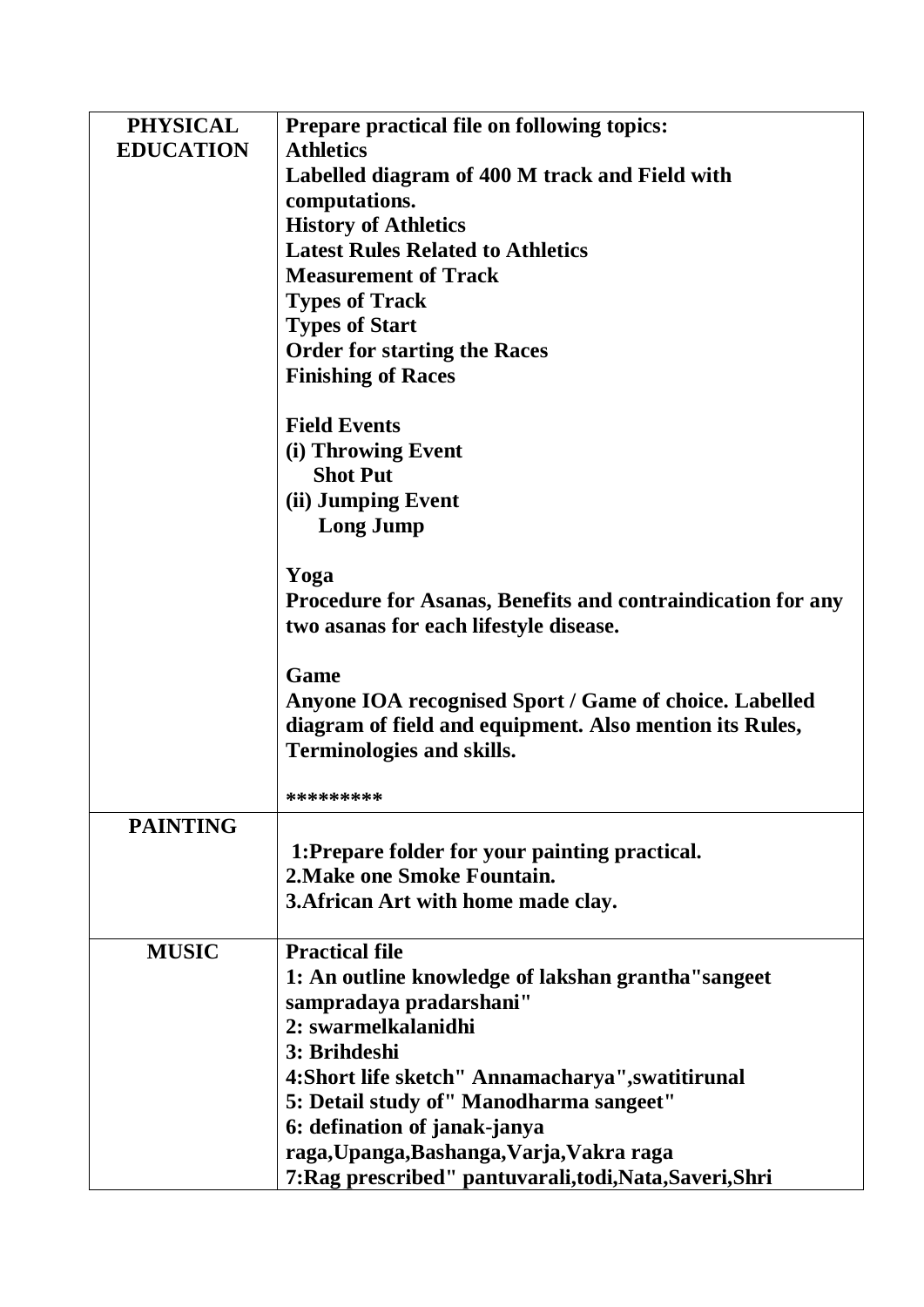|                  | 8: Taal aditala, rupaktala                                                                                                                                                                                                                                                                                                                                                                                                                                                                                                                                                                                                                                                                                                                                                  |                              |                              |  |  |  |
|------------------|-----------------------------------------------------------------------------------------------------------------------------------------------------------------------------------------------------------------------------------------------------------------------------------------------------------------------------------------------------------------------------------------------------------------------------------------------------------------------------------------------------------------------------------------------------------------------------------------------------------------------------------------------------------------------------------------------------------------------------------------------------------------------------|------------------------------|------------------------------|--|--|--|
| <b>COMPUTERS</b> | <b>Programming Practical File Work</b>                                                                                                                                                                                                                                                                                                                                                                                                                                                                                                                                                                                                                                                                                                                                      |                              |                              |  |  |  |
|                  | A list of python Programs will be given.                                                                                                                                                                                                                                                                                                                                                                                                                                                                                                                                                                                                                                                                                                                                    |                              |                              |  |  |  |
| <b>PHYSICS</b>   | Prepare a project report on the given topics as per allotted Roll<br>numbers:                                                                                                                                                                                                                                                                                                                                                                                                                                                                                                                                                                                                                                                                                               |                              |                              |  |  |  |
|                  | S.No                                                                                                                                                                                                                                                                                                                                                                                                                                                                                                                                                                                                                                                                                                                                                                        | <b>ROLL</b><br><b>NUMBER</b> | <b>TOPICS</b>                |  |  |  |
|                  | $\mathbf{1}$                                                                                                                                                                                                                                                                                                                                                                                                                                                                                                                                                                                                                                                                                                                                                                | $1 - 8$                      | <b>ELECTROSTATICS</b>        |  |  |  |
|                  | $\boldsymbol{2}$                                                                                                                                                                                                                                                                                                                                                                                                                                                                                                                                                                                                                                                                                                                                                            | $9-16$                       | <b>SEMICONDUCTORS</b>        |  |  |  |
|                  | 3                                                                                                                                                                                                                                                                                                                                                                                                                                                                                                                                                                                                                                                                                                                                                                           | $17 - 24$                    | <b>ELECTROMAGNETIC WAVES</b> |  |  |  |
|                  | $\overline{\mathbf{4}}$                                                                                                                                                                                                                                                                                                                                                                                                                                                                                                                                                                                                                                                                                                                                                     | $25 - 34$                    | <b>OPTICS</b>                |  |  |  |
|                  | 1. General Instructions:<br>The project should be summed up in 10-15 pages with<br>impressive presentation.<br>It should be HAND WRITTEN on A4 size sheets and spiral<br>binded.<br>It should be well researched based on facts and figures.<br>It should include coloured pictures, graphs and news<br>clippings.<br>The project must have in sequence - Title/Cover page,<br>$\bullet$<br>Certificate, Acknowledgement, Table of Contents, Content<br>and analysis with headings and sub headings and<br>Bibliography.<br>Make sure that you should be well versed with the topic of<br>$\bullet$<br>your project, as Viva by external examiner will be based on<br>this topic only.<br>Strictly follow the topic allotted by roll number only.<br>2. Revise L-1 AND L-2. |                              |                              |  |  |  |
|                  |                                                                                                                                                                                                                                                                                                                                                                                                                                                                                                                                                                                                                                                                                                                                                                             | XII B                        |                              |  |  |  |